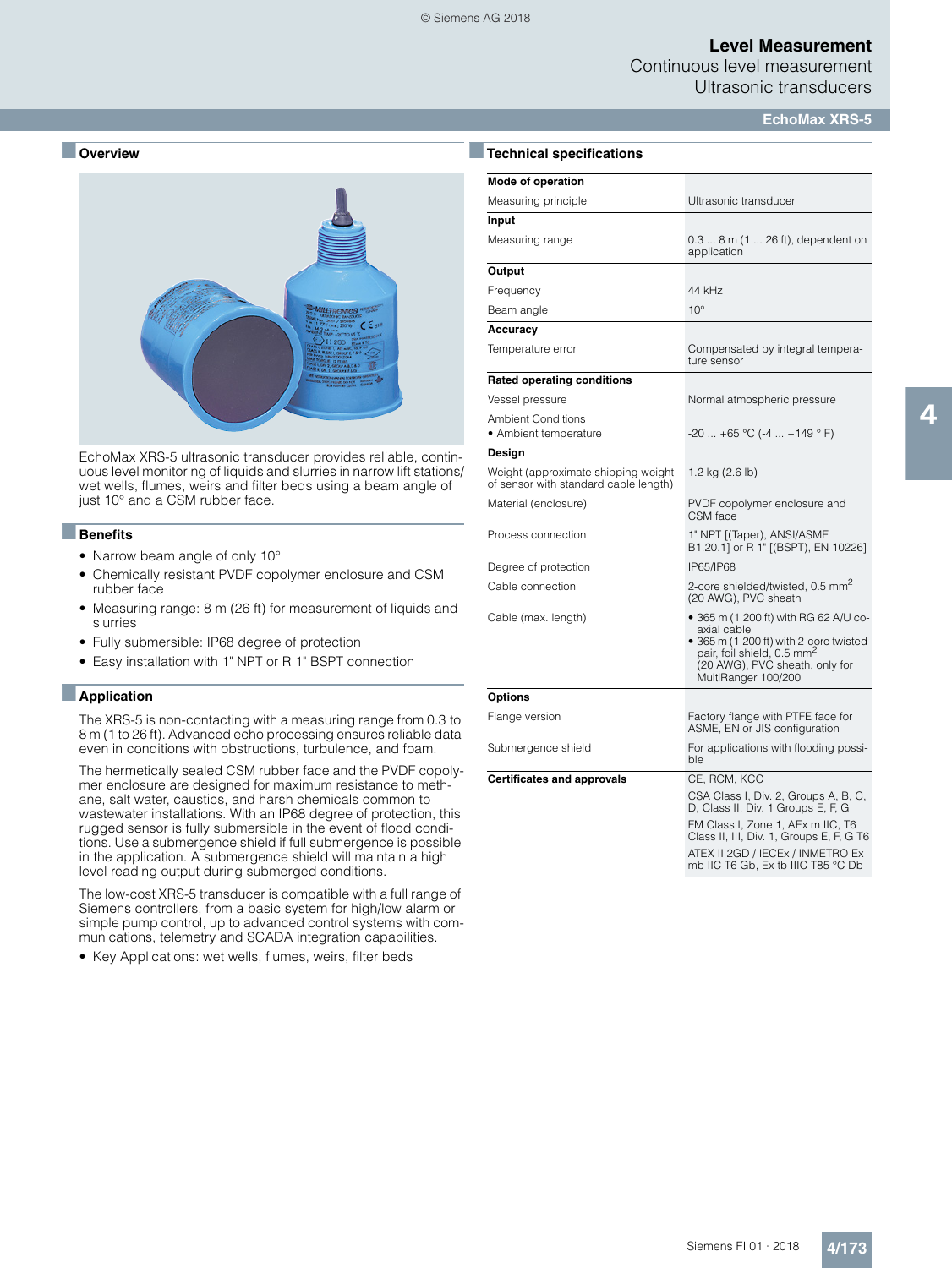# **Level Measurement**

## Continuous level measurement Ultrasonic transducers

# **EchoMax XRS-5**

| <b>Further designs</b><br><b>EchoMax XRS-5 transducer</b><br><b>7 7ML1106-</b><br>Please add "-Z" to Article No. and specify Order<br>$\blacksquare$<br>With a beam angle of 10°, the XRS-5 provides<br>$code(s)$ .<br>reliable, continuous level monitoring of liquids and<br>slurries in narrow lift stations/wet wells, flumes,<br><b>Y17</b><br>Acrylic coated, stainless steel tag<br>weirs and filter beds.<br>$[13 \times 45$ mm (0.5 x 1.75 inch)]: Measuring-point<br>Measuring range: min. 0.3 m (1 ft), max. 8 m (26 ft)<br>number/identification (max. 16 characters) specify<br>in plain text<br>○ Click on the Article No. for the online configura-<br>tion in the PIA Life Cycle Portal.<br><b>Accessories</b><br>Article No.<br><b>Process connection</b><br>Tag, stainless steel with hole,<br>7ML1930-1BJ<br>1" NPT [(Taper), ANSI/ASME B1.20.1]<br>$\mathbf{1}$<br>12 x 45 mm (0.47 x 1.77 inch),<br>$\overline{2}$<br>R 1" [(BSPT), EN 10226]<br>one text line for fastening on sensors<br>Cable length<br>Submergence shield kit<br>7ML1830-1BH<br>5 m (16.40 ft)<br>A<br>10 m (32.81 ft)<br>B<br>Easy Aimer 2, aluminum, NPT with 34" x 1" PVC<br>7ML1830-1AQ<br>C<br>coupling<br>30 m (98.43 ft)<br>Facing<br>Easy Aimer 2, aluminum with M20 adapter and<br>7ML1830-1AX<br>Standard (CSM rubber)<br>1" and 11/2" BSPT aluminum couplings<br>A<br>B<br>PTFE (flange versions)<br>Easy Aimer 304, NPT with 1" stainless steel<br>7ML1830-1AU<br><b>Approvals</b><br>coupling<br>CE, RCM, KCC, CSA Class I, Div. 2,<br>$\overline{2}$<br>Easy Aimer 304, with M20 adapter and 1" and<br>7ML1830-1GN<br>Groups A, B, C, D, Class II, Div. 1, Groups E, F, G<br>1½" BSPT 304 stainless steel couplings<br>FM Class I, Zone 1, AEx m IIC, T6 Class II, III,<br>Div. 1, Groups E, F, G T6 ATEX II 2GD / IECEx /<br>FMS-200 universal box bracket, mounting kit<br>7ML1830-1BK<br>INMETRO Ex mb IIC T6 Gb, Ex tb IIIC T85 °C Db<br>FMS-210 channel bracket, wall mount<br>7ML1830-1BL<br>Mounting flange (flush mount)<br>FMS-220 extended channel bracket, wall mount<br>7ML1830-1BM<br>None<br>A<br>FMS-310 channel bracket, floor mount<br>3" ASME, 150 lb, flat faced<br>B<br>7ML1830-1BN<br>4" ASME, 150 lb, flat faced<br>C<br>FMS-320 extended channel bracket, floor mount<br>7ML1830-1BP<br>6" ASME, 150 lb, flat faced<br>D<br>FMS-350 bridge channel bracket, floor mount<br>7ML1830-1BQ<br>DN 80, PN 10/16, Type A, flat faced<br>J<br>(see Mounting Brackets on page 4/186 for<br>Κ<br>DN 100, PN 10/16, Type A, flat faced<br>more information)<br>DN 150, PN 10/16, Type A, flat faced<br>L<br>1" NPT locknut, plastic<br>7ML1830-1DS<br>Q<br>JIS10K 3B style<br>R<br>JIS10K 4B style<br>1" BSPT locknut, plastic<br>7ML1830-1DR<br>S<br>JIS10K 6B stvle<br>Plastic adapter 1" BSP - 20 mm<br>7ML1830-1EA<br>Note: flange bolting patterns and facings<br>dimensionally correspond to the applicable<br>Plastic adapter 1" NPT<br>7ML1930-1FX | <b>Selection and Ordering data</b>               | Article No. | Selection and Ordering data | Order code |
|-------------------------------------------------------------------------------------------------------------------------------------------------------------------------------------------------------------------------------------------------------------------------------------------------------------------------------------------------------------------------------------------------------------------------------------------------------------------------------------------------------------------------------------------------------------------------------------------------------------------------------------------------------------------------------------------------------------------------------------------------------------------------------------------------------------------------------------------------------------------------------------------------------------------------------------------------------------------------------------------------------------------------------------------------------------------------------------------------------------------------------------------------------------------------------------------------------------------------------------------------------------------------------------------------------------------------------------------------------------------------------------------------------------------------------------------------------------------------------------------------------------------------------------------------------------------------------------------------------------------------------------------------------------------------------------------------------------------------------------------------------------------------------------------------------------------------------------------------------------------------------------------------------------------------------------------------------------------------------------------------------------------------------------------------------------------------------------------------------------------------------------------------------------------------------------------------------------------------------------------------------------------------------------------------------------------------------------------------------------------------------------------------------------------------------------------------------------------------------------------------------------------------------------------------------------------------------------------------------------------------------------------------------------------------------------------------------------------------------------------------------------------------------------------------------------------------------------------------------------------------------------------------------------------------------------------------------------------------------|--------------------------------------------------|-------------|-----------------------------|------------|
|                                                                                                                                                                                                                                                                                                                                                                                                                                                                                                                                                                                                                                                                                                                                                                                                                                                                                                                                                                                                                                                                                                                                                                                                                                                                                                                                                                                                                                                                                                                                                                                                                                                                                                                                                                                                                                                                                                                                                                                                                                                                                                                                                                                                                                                                                                                                                                                                                                                                                                                                                                                                                                                                                                                                                                                                                                                                                                                                                                               |                                                  |             |                             |            |
|                                                                                                                                                                                                                                                                                                                                                                                                                                                                                                                                                                                                                                                                                                                                                                                                                                                                                                                                                                                                                                                                                                                                                                                                                                                                                                                                                                                                                                                                                                                                                                                                                                                                                                                                                                                                                                                                                                                                                                                                                                                                                                                                                                                                                                                                                                                                                                                                                                                                                                                                                                                                                                                                                                                                                                                                                                                                                                                                                                               |                                                  |             |                             |            |
|                                                                                                                                                                                                                                                                                                                                                                                                                                                                                                                                                                                                                                                                                                                                                                                                                                                                                                                                                                                                                                                                                                                                                                                                                                                                                                                                                                                                                                                                                                                                                                                                                                                                                                                                                                                                                                                                                                                                                                                                                                                                                                                                                                                                                                                                                                                                                                                                                                                                                                                                                                                                                                                                                                                                                                                                                                                                                                                                                                               |                                                  |             |                             |            |
|                                                                                                                                                                                                                                                                                                                                                                                                                                                                                                                                                                                                                                                                                                                                                                                                                                                                                                                                                                                                                                                                                                                                                                                                                                                                                                                                                                                                                                                                                                                                                                                                                                                                                                                                                                                                                                                                                                                                                                                                                                                                                                                                                                                                                                                                                                                                                                                                                                                                                                                                                                                                                                                                                                                                                                                                                                                                                                                                                                               |                                                  |             |                             |            |
|                                                                                                                                                                                                                                                                                                                                                                                                                                                                                                                                                                                                                                                                                                                                                                                                                                                                                                                                                                                                                                                                                                                                                                                                                                                                                                                                                                                                                                                                                                                                                                                                                                                                                                                                                                                                                                                                                                                                                                                                                                                                                                                                                                                                                                                                                                                                                                                                                                                                                                                                                                                                                                                                                                                                                                                                                                                                                                                                                                               |                                                  |             |                             |            |
|                                                                                                                                                                                                                                                                                                                                                                                                                                                                                                                                                                                                                                                                                                                                                                                                                                                                                                                                                                                                                                                                                                                                                                                                                                                                                                                                                                                                                                                                                                                                                                                                                                                                                                                                                                                                                                                                                                                                                                                                                                                                                                                                                                                                                                                                                                                                                                                                                                                                                                                                                                                                                                                                                                                                                                                                                                                                                                                                                                               |                                                  |             |                             |            |
|                                                                                                                                                                                                                                                                                                                                                                                                                                                                                                                                                                                                                                                                                                                                                                                                                                                                                                                                                                                                                                                                                                                                                                                                                                                                                                                                                                                                                                                                                                                                                                                                                                                                                                                                                                                                                                                                                                                                                                                                                                                                                                                                                                                                                                                                                                                                                                                                                                                                                                                                                                                                                                                                                                                                                                                                                                                                                                                                                                               |                                                  |             |                             |            |
|                                                                                                                                                                                                                                                                                                                                                                                                                                                                                                                                                                                                                                                                                                                                                                                                                                                                                                                                                                                                                                                                                                                                                                                                                                                                                                                                                                                                                                                                                                                                                                                                                                                                                                                                                                                                                                                                                                                                                                                                                                                                                                                                                                                                                                                                                                                                                                                                                                                                                                                                                                                                                                                                                                                                                                                                                                                                                                                                                                               |                                                  |             |                             |            |
|                                                                                                                                                                                                                                                                                                                                                                                                                                                                                                                                                                                                                                                                                                                                                                                                                                                                                                                                                                                                                                                                                                                                                                                                                                                                                                                                                                                                                                                                                                                                                                                                                                                                                                                                                                                                                                                                                                                                                                                                                                                                                                                                                                                                                                                                                                                                                                                                                                                                                                                                                                                                                                                                                                                                                                                                                                                                                                                                                                               |                                                  |             |                             |            |
|                                                                                                                                                                                                                                                                                                                                                                                                                                                                                                                                                                                                                                                                                                                                                                                                                                                                                                                                                                                                                                                                                                                                                                                                                                                                                                                                                                                                                                                                                                                                                                                                                                                                                                                                                                                                                                                                                                                                                                                                                                                                                                                                                                                                                                                                                                                                                                                                                                                                                                                                                                                                                                                                                                                                                                                                                                                                                                                                                                               |                                                  |             |                             |            |
|                                                                                                                                                                                                                                                                                                                                                                                                                                                                                                                                                                                                                                                                                                                                                                                                                                                                                                                                                                                                                                                                                                                                                                                                                                                                                                                                                                                                                                                                                                                                                                                                                                                                                                                                                                                                                                                                                                                                                                                                                                                                                                                                                                                                                                                                                                                                                                                                                                                                                                                                                                                                                                                                                                                                                                                                                                                                                                                                                                               |                                                  |             |                             |            |
|                                                                                                                                                                                                                                                                                                                                                                                                                                                                                                                                                                                                                                                                                                                                                                                                                                                                                                                                                                                                                                                                                                                                                                                                                                                                                                                                                                                                                                                                                                                                                                                                                                                                                                                                                                                                                                                                                                                                                                                                                                                                                                                                                                                                                                                                                                                                                                                                                                                                                                                                                                                                                                                                                                                                                                                                                                                                                                                                                                               |                                                  |             |                             |            |
|                                                                                                                                                                                                                                                                                                                                                                                                                                                                                                                                                                                                                                                                                                                                                                                                                                                                                                                                                                                                                                                                                                                                                                                                                                                                                                                                                                                                                                                                                                                                                                                                                                                                                                                                                                                                                                                                                                                                                                                                                                                                                                                                                                                                                                                                                                                                                                                                                                                                                                                                                                                                                                                                                                                                                                                                                                                                                                                                                                               |                                                  |             |                             |            |
|                                                                                                                                                                                                                                                                                                                                                                                                                                                                                                                                                                                                                                                                                                                                                                                                                                                                                                                                                                                                                                                                                                                                                                                                                                                                                                                                                                                                                                                                                                                                                                                                                                                                                                                                                                                                                                                                                                                                                                                                                                                                                                                                                                                                                                                                                                                                                                                                                                                                                                                                                                                                                                                                                                                                                                                                                                                                                                                                                                               |                                                  |             |                             |            |
|                                                                                                                                                                                                                                                                                                                                                                                                                                                                                                                                                                                                                                                                                                                                                                                                                                                                                                                                                                                                                                                                                                                                                                                                                                                                                                                                                                                                                                                                                                                                                                                                                                                                                                                                                                                                                                                                                                                                                                                                                                                                                                                                                                                                                                                                                                                                                                                                                                                                                                                                                                                                                                                                                                                                                                                                                                                                                                                                                                               |                                                  |             |                             |            |
|                                                                                                                                                                                                                                                                                                                                                                                                                                                                                                                                                                                                                                                                                                                                                                                                                                                                                                                                                                                                                                                                                                                                                                                                                                                                                                                                                                                                                                                                                                                                                                                                                                                                                                                                                                                                                                                                                                                                                                                                                                                                                                                                                                                                                                                                                                                                                                                                                                                                                                                                                                                                                                                                                                                                                                                                                                                                                                                                                                               |                                                  |             |                             |            |
|                                                                                                                                                                                                                                                                                                                                                                                                                                                                                                                                                                                                                                                                                                                                                                                                                                                                                                                                                                                                                                                                                                                                                                                                                                                                                                                                                                                                                                                                                                                                                                                                                                                                                                                                                                                                                                                                                                                                                                                                                                                                                                                                                                                                                                                                                                                                                                                                                                                                                                                                                                                                                                                                                                                                                                                                                                                                                                                                                                               |                                                  |             |                             |            |
|                                                                                                                                                                                                                                                                                                                                                                                                                                                                                                                                                                                                                                                                                                                                                                                                                                                                                                                                                                                                                                                                                                                                                                                                                                                                                                                                                                                                                                                                                                                                                                                                                                                                                                                                                                                                                                                                                                                                                                                                                                                                                                                                                                                                                                                                                                                                                                                                                                                                                                                                                                                                                                                                                                                                                                                                                                                                                                                                                                               |                                                  |             |                             |            |
|                                                                                                                                                                                                                                                                                                                                                                                                                                                                                                                                                                                                                                                                                                                                                                                                                                                                                                                                                                                                                                                                                                                                                                                                                                                                                                                                                                                                                                                                                                                                                                                                                                                                                                                                                                                                                                                                                                                                                                                                                                                                                                                                                                                                                                                                                                                                                                                                                                                                                                                                                                                                                                                                                                                                                                                                                                                                                                                                                                               |                                                  |             |                             |            |
| Plastic adapter 1" NPT/M20<br>7ML1830-1EF                                                                                                                                                                                                                                                                                                                                                                                                                                                                                                                                                                                                                                                                                                                                                                                                                                                                                                                                                                                                                                                                                                                                                                                                                                                                                                                                                                                                                                                                                                                                                                                                                                                                                                                                                                                                                                                                                                                                                                                                                                                                                                                                                                                                                                                                                                                                                                                                                                                                                                                                                                                                                                                                                                                                                                                                                                                                                                                                     | ASME B16.5 or EN 1092-1, or JIS B 2220 standard. |             |                             |            |
| <b>Operating Instructions</b><br>All literature is available to download for free, in a                                                                                                                                                                                                                                                                                                                                                                                                                                                                                                                                                                                                                                                                                                                                                                                                                                                                                                                                                                                                                                                                                                                                                                                                                                                                                                                                                                                                                                                                                                                                                                                                                                                                                                                                                                                                                                                                                                                                                                                                                                                                                                                                                                                                                                                                                                                                                                                                                                                                                                                                                                                                                                                                                                                                                                                                                                                                                       |                                                  |             |                             |            |

4

range of languages, at http://www.siemens.com/ processinstrumentation/documentation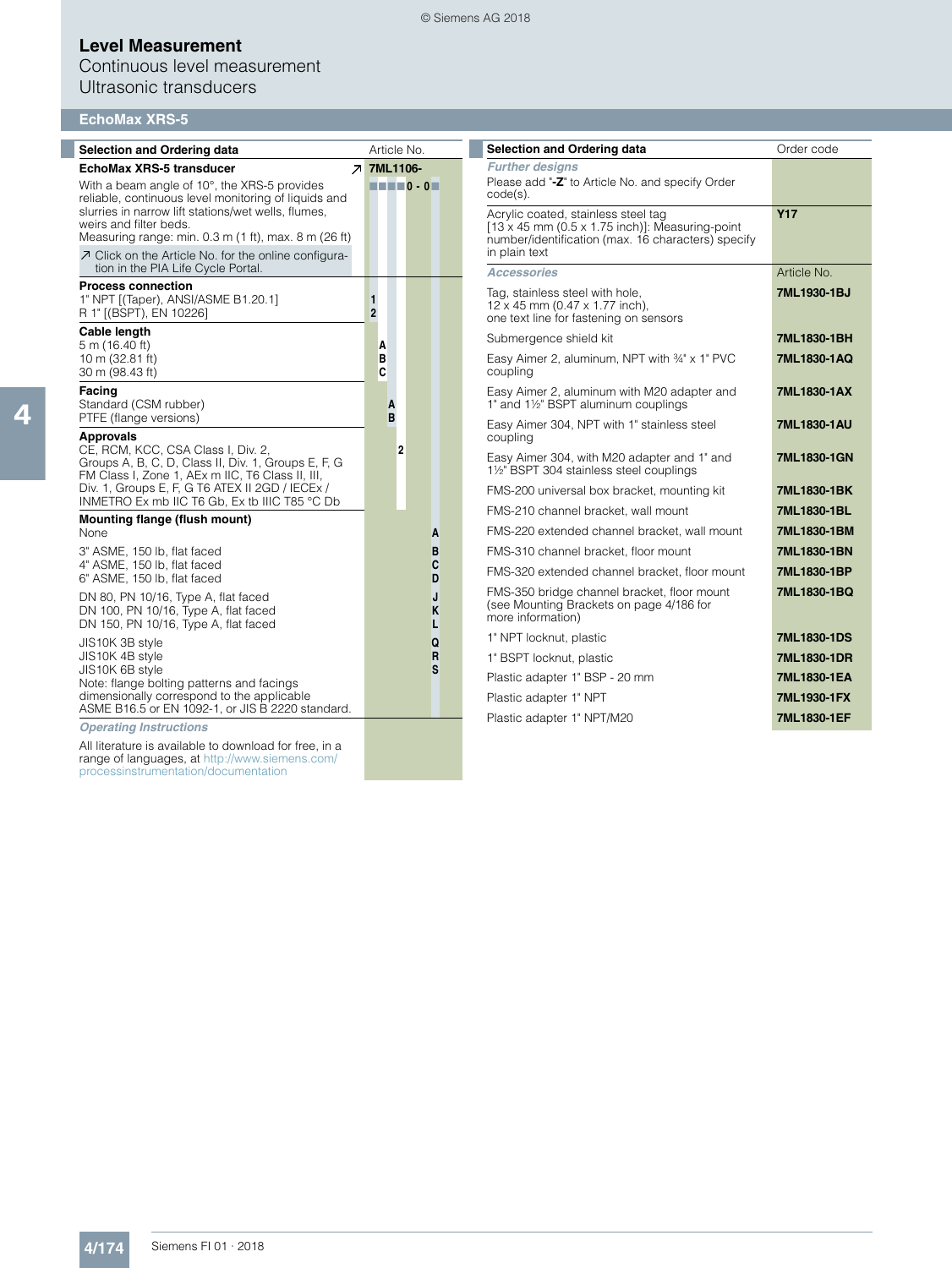### © Siemens AG 2018

# **Level Measurement**

Continuous level measurement Ultrasonic transducers

| <b>Selection and Ordering data</b>                                                                                                                                                                                                                      | Article No.       |   |                                                                                                                                        |  |
|---------------------------------------------------------------------------------------------------------------------------------------------------------------------------------------------------------------------------------------------------------|-------------------|---|----------------------------------------------------------------------------------------------------------------------------------------|--|
| EchoMax XRS-5C transducer                                                                                                                                                                                                                               | <b>7 7ML1105-</b> |   |                                                                                                                                        |  |
| With a beam angle of 10°, the XRS-5 provides<br>reliable, continuous level monitoring of liquids and<br>slurries in narrow lift stations/wet wells, flumes.<br>weirs and filter beds.<br>Measuring range: min. 0.3 m (1 ft), max. 8 m (26 ft)           |                   |   | $\blacksquare$ $\blacksquare$ $\blacksquare$ $\blacksquare$ $\blacksquare$ $\blacksquare$ $\blacksquare$ $\blacksquare$ $\blacksquare$ |  |
| ○ Click on the Article No. for the online configura-<br>tion in the PIA Life Cycle Portal.                                                                                                                                                              |                   |   |                                                                                                                                        |  |
| <b>Process connection</b><br>1" NPT [(Taper), ANSI/ASME B1.20.1]                                                                                                                                                                                        | 1                 |   |                                                                                                                                        |  |
| Cable length<br>5 m (16.40 ft)<br>10 m (32.81 ft)<br>30 m (98.43 ft)                                                                                                                                                                                    | A<br>в<br>C       |   |                                                                                                                                        |  |
| Facing<br>Standard (CSM rubber)<br>PTFE (flange versions)                                                                                                                                                                                               | A<br>B            |   |                                                                                                                                        |  |
| <b>Approvals</b><br>CSA Class I Div. 1, Groups A, B, C, D; Class II<br>Div. 1, Groups E, F, G; Class III                                                                                                                                                |                   | 1 |                                                                                                                                        |  |
| Mounting flange (flush mount)                                                                                                                                                                                                                           |                   |   |                                                                                                                                        |  |
| <b>None</b><br>3" ASME, 150 lb, flat faced<br>4" ASME, 150 lb, flat faced<br>6" ASME, 150 lb, flat faced<br>Note: flange bolting patterns and facings<br>dimensionally correspond to the applicable<br>ASME B16.5 or EN 1092-1, or JIS B 2220 standard. |                   |   | A<br>B<br>C<br>D                                                                                                                       |  |
| <b>Operating Instructions</b>                                                                                                                                                                                                                           |                   |   |                                                                                                                                        |  |
| All literature is available to download for free, in a<br>range of languages, at http://www.siemens.com/<br>processinstrumentation/documentation                                                                                                        |                   |   |                                                                                                                                        |  |

| <b>Selection and Ordering data</b>                                                                                                                                   | Order code  |
|----------------------------------------------------------------------------------------------------------------------------------------------------------------------|-------------|
| <b>Further designs</b><br>Please add "-Z" to Article No. and specify Order<br>$code(s)$ .                                                                            |             |
| Acrylic coated, stainless steel tag<br>$[13 \times 45$ mm (0.5 x 1.75 inch)]: Measuring-point<br>number/identification (max. 16 characters) specify<br>in plain text | <b>Y17</b>  |
| <b>Accessories</b>                                                                                                                                                   | Article No  |
| Submergence shield kit                                                                                                                                               | 7ML1830-1BH |
| Easy Aimer 2, aluminum, NPT with $\frac{3}{4}$ " x 1" PVC<br>coupling                                                                                                | 7ML1830-1AQ |
| Easy Aimer 304, NPT with 1" stainless steel<br>coupling                                                                                                              | 7ML1830-1AU |
| FMS-200 universal box bracket, mounting kit                                                                                                                          | 7ML1830-1BK |
| FMS-210 channel bracket, wall mount                                                                                                                                  | 7ML1830-1BL |
| FMS-220 extended channel bracket, wall mount                                                                                                                         | 7ML1830-1BM |
| FMS-310 channel bracket, floor mount                                                                                                                                 | 7ML1830-1BN |
| FMS-320 extended channel bracket, floor mount                                                                                                                        | 7ML1830-1BP |
| FMS-350 bridge channel bracket, floor mount<br>(see Mounting Brackets on page 4/186 for<br>more information)                                                         | 7ML1830-1BQ |